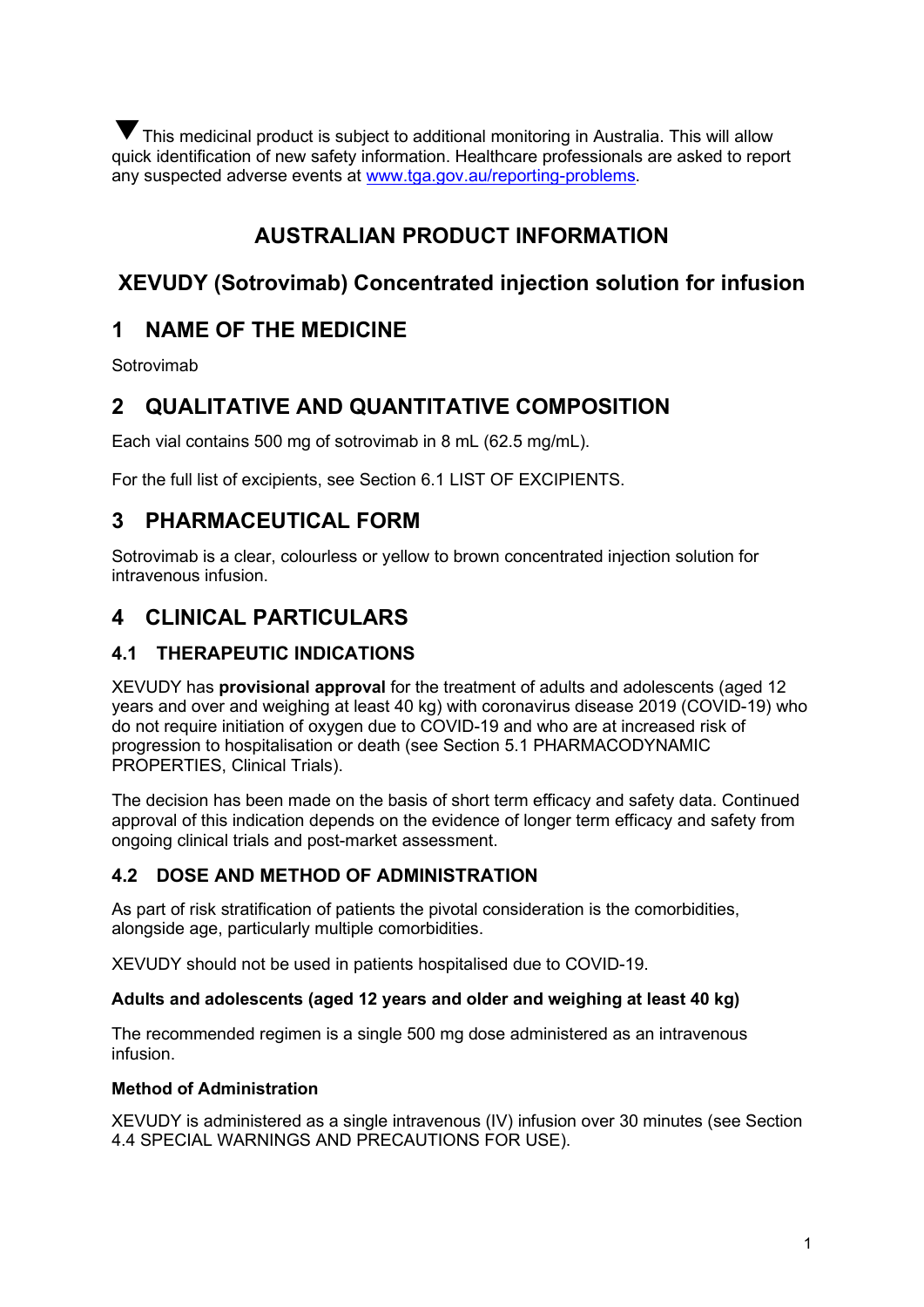It is recommended that XEVUDY is administered within 5 days of onset of symptoms of COVID-19 (see Section 5.1 PHARMACODYNAMIC PROPERTIES, Clinical Trials).

XEVUDY must be diluted prior to administration and must not be administered as an intravenous push or bolus injection.

XEVUDY should be administered in healthcare facilities in which patients can be monitored during and for one hour after administration of XEVUDY (see Section 4.4. SPECIAL WARNINGS AND PRECAUTIONS FOR USE).

#### Preparation for Dilution

XEVUDY should be prepared by a qualified healthcare professional using aseptic technique.

- 1. Remove one vial of XEVUDY from the refrigerator (2°C to 8°C). Allow the vial to equilibrate to ambient room temperature, protected from light, for approximately 15 minutes.
- 2. Visually inspect the vial to ensure it is free from particulate matter and that there is no visible damage to the vial.
	- a. If a vial is identified to be unusable, discard and restart the preparation with a new vial.
- 3. Gently swirl the vial several times before use without creating air bubbles. a. Do not shake or vigorously agitate the vial.

#### Dilution Instructions for Intravenous Infusion

- 1. Withdraw and discard 8 mL from an infusion bag containing 50 mL or 100 mL of sodium chloride 9mg/mL (0.9%) solution for injection or 5% dextrose for injection.
- 2. Withdraw 8 mL from the vial of XEVUDY.
- 3. Inject the 8 mL of XEVUDY into the infusion bag via the septum.
- 4. Discard any unused portion left in the vial as the product contains no preservative. The vial is single-use only and should only be used for one patient.
- 5. Prior to the infusion, gently rock the infusion bag back and forth 3 to 5 times. Do not invert the infusion bag. Avoid forming air bubbles.

The diluted solution of XEVUDY is intended to be used immediately. If immediate administration is not possible, the diluted solution may be stored at room temperature (up to 25°C) for up to 6 hours or refrigerated (2°C to 8°C) for up to 24 hours from the time of dilution until the end of administration.

#### Administration Instructions

- 1. Attach an infusion set to the infusion bag using standard bore tubing. The intravenous dosing solution is recommended to be administered with a 0.2-μm in-line filter.
- 2. Prime the infusion set.
- 3. Administer as an IV infusion over 30 minutes at room temperature.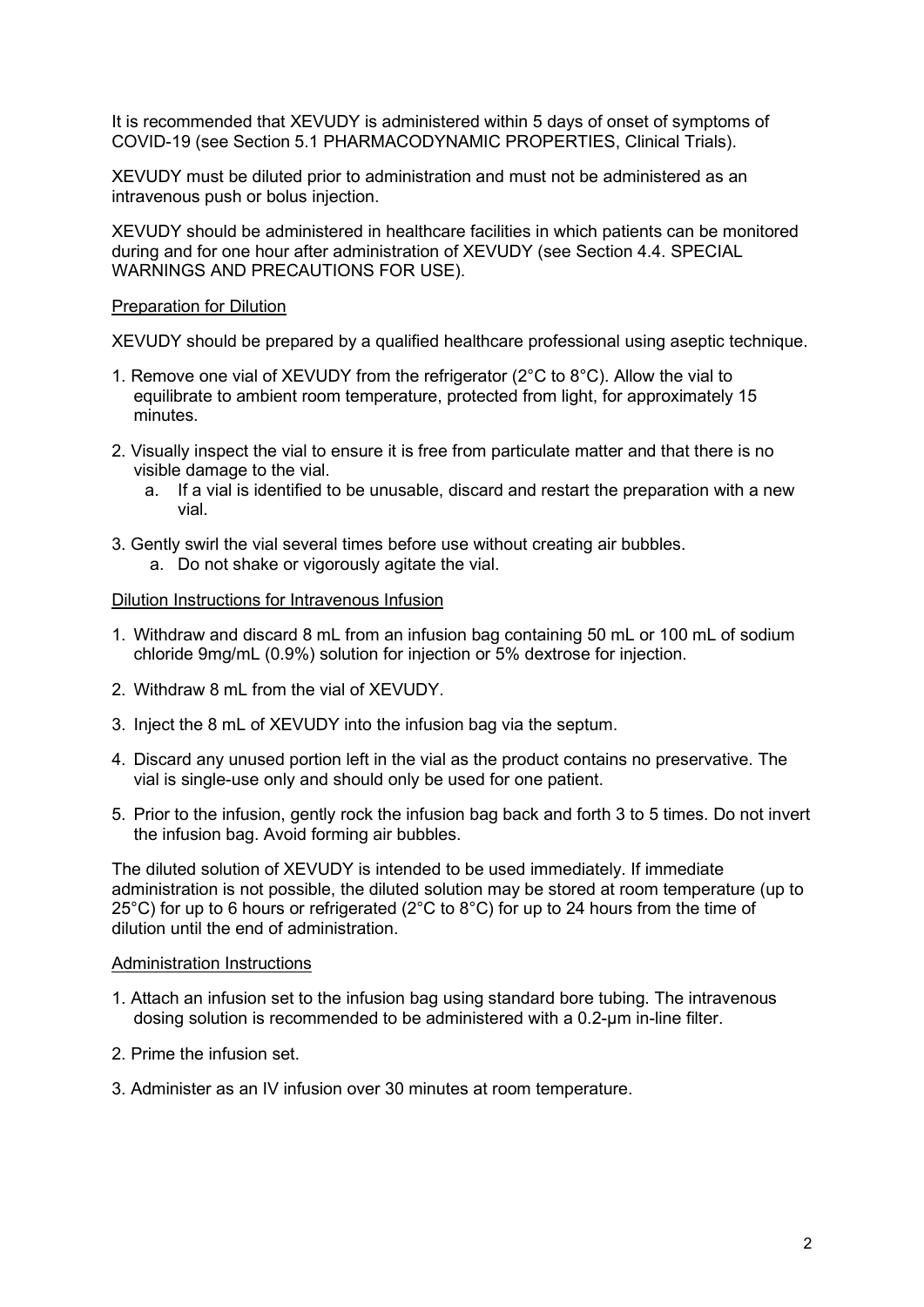### **Children**

The safety and efficacy of XEVUDY have not been established in children less than 12 years of age or weighing less than 40 kg (see Section 5.2 PHARMACOKINETIC PROPERTIES, Special patient populations).

### **Elderly**

No dose adjustment is required in patients aged 65 years or older (see Section 5.2 PHARMACOKINETIC PROPERTIES, Special patient populations).

#### **Renal impairment**

No dose adjustment is required in patients with renal impairment (see Section 5.2 PHARMACOKINETIC PROPERTIES, Special patient populations).

#### **Hepatic impairment**

No dose adjustment is required in patients with hepatic impairment (see Section 5.2 PHARMACOKINETIC PROPERTIES, Special patient populations).

### **4.3 CONTRAINDICATIONS**

Hypersensitivity to the active substance or any of the excipients (see Section 6.1 LIST OF EXCIPIENTS).

### **4.4 SPECIAL WARNINGS AND PRECAUTIONS FOR USE**

#### **Hypersensitivity reactions**

Hypersensitivity reactions, including serious reactions such as anaphylaxis, have been reported following infusion of sotrovimab. If signs and symptoms of severe hypersensitivity reactions occur, immediately discontinue administration and initiate appropriate treatment and/or supportive care.

If mild to moderate hypersensitivity reactions occur, consider slowing or stopping the infusion along with appropriate supportive care.

#### **Antiviral resistance**

Due to the observed decrease in *in vitro* neutralisation activity against the Omicron BA.2 spike variant, it is uncertain if the approved dose of sotrovimab 500 mg IV will be effective against this variant (see Section 5.1 PHARMACODYNAMIC PROPERTIES, Pharmacodynamic effects).

#### **Use in elderly**

Based on population pharmacokinetic analysis, there was no difference in sotrovimab pharmacokinetics in elderly patients when compared with younger patients.

#### **Paediatric use**

The safety and efficacy of XEVUDY have not been established in children less than 12 years of age or weighing less than 40 kg (see Section 5.2 PHARMACOKINETIC PROPERTIES, Special patient populations).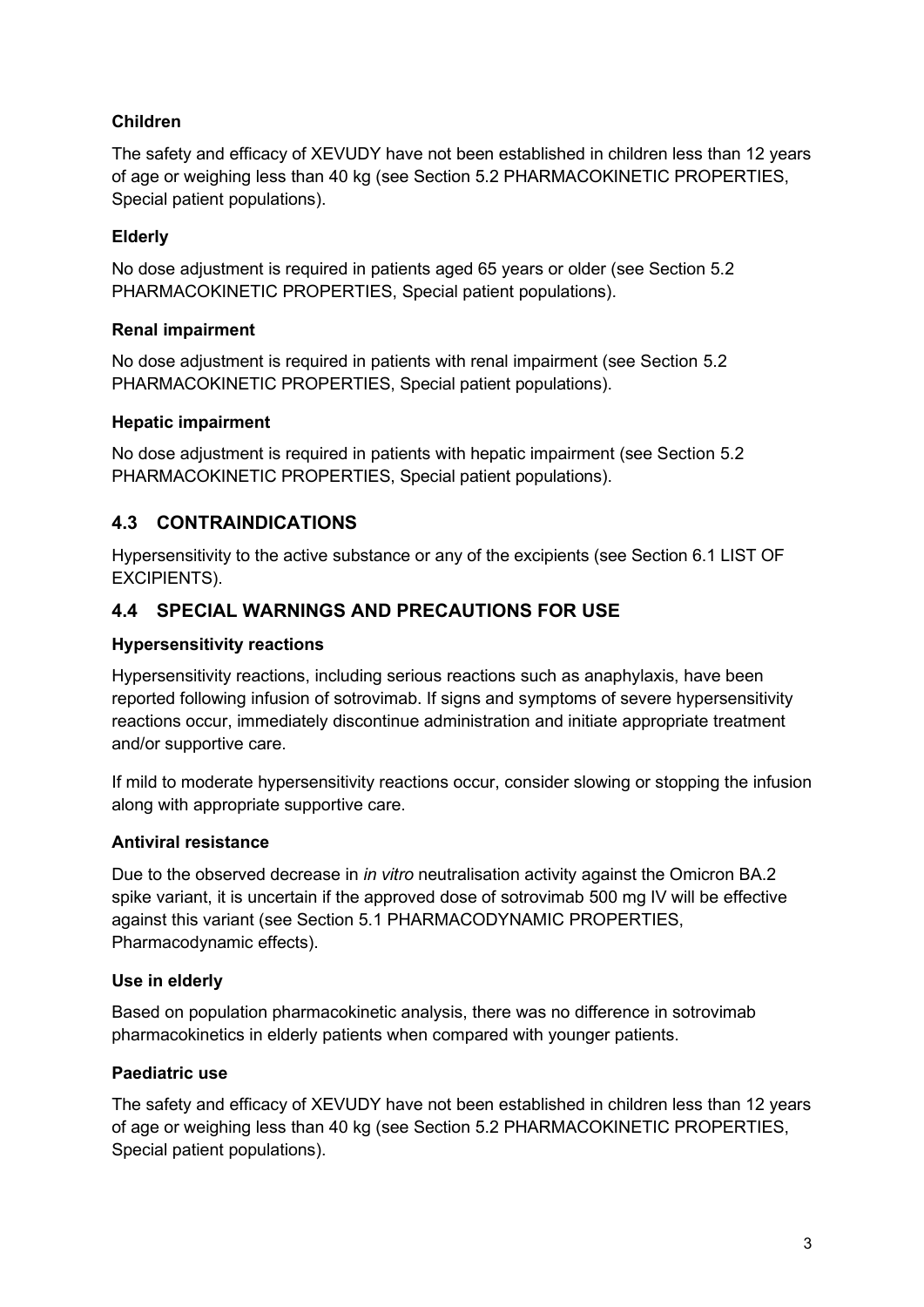#### **Effects on laboratory tests**

No data available.

## **4.5 INTERACTIONS WITH OTHER MEDICINES AND OTHER FORMS OF INTERACTIONS**

No formal interaction studies have been conducted with sotrovimab.

Sotrovimab is not renally excreted or metabolized by cytochrome P450 (CYP) enzymes; therefore, interactions with concomitant medications that are renally excreted or that are substrates, inducers, or inhibitors of CYP enzymes are unlikely.

In *in vitro* pharmacodynamic studies with remdesivir or bamlanivimab, sotrovimab showed additive virologic effect and no antagonism with either agent.

The efficacy and safety of sotrovimab in subjects who have received a COVID-19 vaccine at any time prior to its administration has not been established. The receipt of a COVID-19 vaccine within 48 hours prior to, or 4 weeks following treatment with sotrovimab has not been studied.

## **4.6 FERTILITY, PREGNANCY AND LACTATION**

#### **Effects on fertility**

There are no data on the effects of sotrovimab on human male or female fertility. Effects on male and female fertility have not been evaluated in animal studies.

#### **Use in pregnancy (Category B2)**

There are insufficient data on the effects of sotrovimab on human pregnancy. Effects on embryo-fetal development have not been evaluated in animal studies. In a cross-reactive binding assay using a protein array enriched for human embryofetal proteins, no off-target binding was detected. Since sotrovimab is an engineered human immunoglobulin G (IgG), it has the potential for placental transfer from the mother to the developing fetus. The potential treatment benefit or risk of placental transfer of sotrovimab to the developing fetus is not known.

XEVUDY should be used during pregnancy only if the expected benefit to the mother justifies the potential risk to the foetus.

#### **Use in lactation**

There are insufficient data on the presence of sotrovimab in human milk. There are no data in lactating animals. A decision must be made whether to discontinue breast-feeding or to abstain from sotrovimab therapy considering the benefit of breast-feeding for the child and the benefit of therapy for the mother.

## **4.7 EFFECTS ON ABILITY TO DRIVE AND USE MACHINES**

There have been no studies to investigate the effect of sotrovimab on the ability to perform tasks that require judgement, motor or cognitive skills. A detrimental effect on such activities would not be anticipated from the pharmacology of sotrovimab. The clinical status of the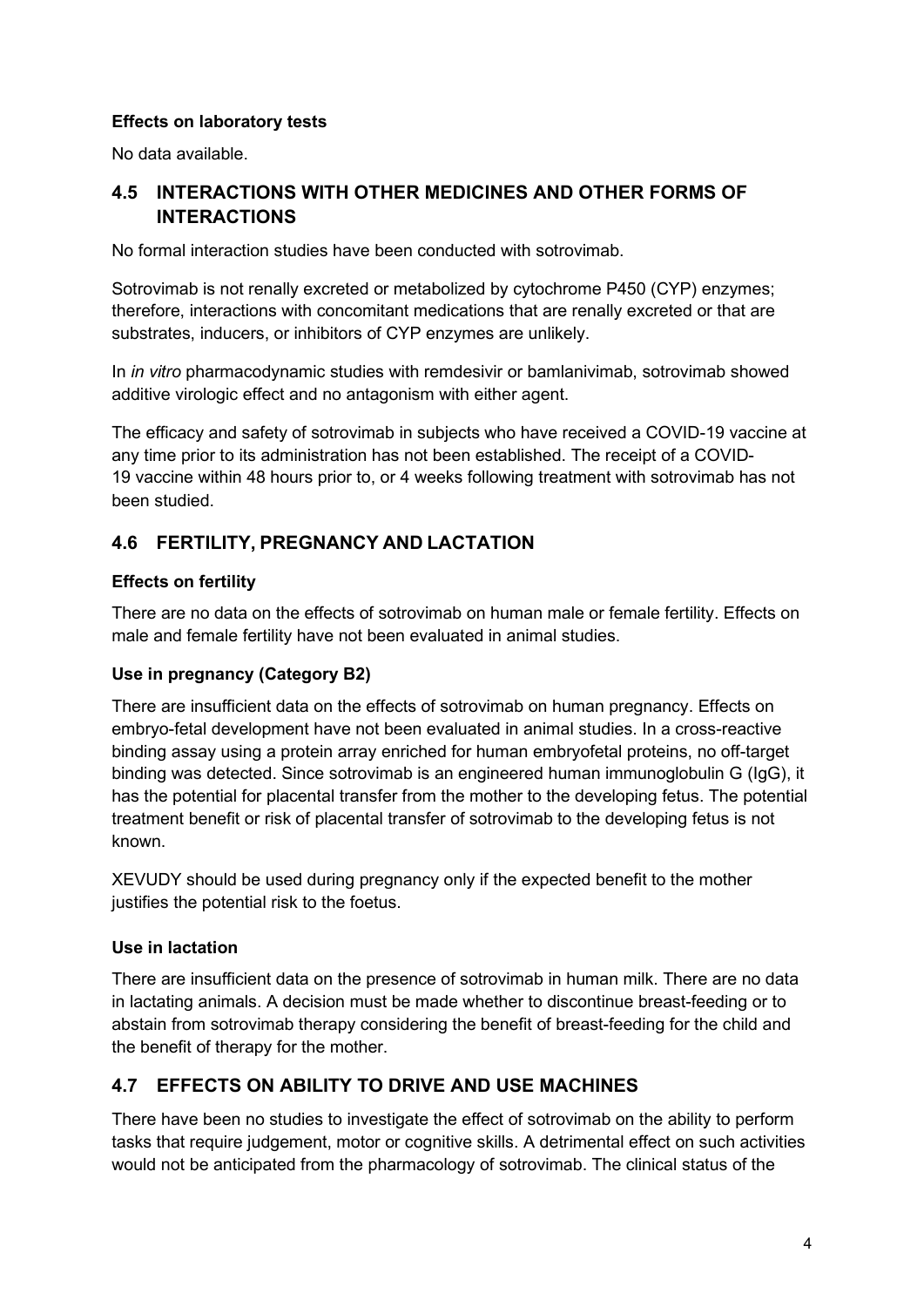patient and the adverse event profile of sotrovimab should be borne in mind when considering the patient's ability to perform tasks that require judgement, motor or cognitive skills.

## **4.8 ADVERSE EFFECTS (UNDESIRABLE EFFECTS)**

### **Clinical trial data**

The safety of the 500 mg dose of sotrovimab was evaluated in a placebo-controlled randomised study in 1049 non-hospitalised patients with COVID-19 (COMET-ICE) (see Section 5.1 PHARMACODYNAMIC PROPERTIES, Clinical trials).

#### **Table 1: Summary of common adverse events reported in the COMET-ICE trial at an incidence of ≥ 1%.**

| <b>MedDRA System Organ</b><br><b>Class</b><br><b>Preferred Term</b> | Sotrovimab 500 mg<br>(n = 526)<br>$n$ (%) | <b>Placebo</b><br>$(n = 523)$<br>$n$ (%) |
|---------------------------------------------------------------------|-------------------------------------------|------------------------------------------|
| Gastrointestinal disorders                                          |                                           |                                          |
| Nausea                                                              | 5(1%)                                     | 9(2%)                                    |
| Diarrhea                                                            | 8(2%)                                     | $4$ (<1%)                                |
| Infections and infestations                                         |                                           |                                          |
| COVID-19 pneumonia <sup>a</sup>                                     | 5(1%)                                     | 22 (4%)                                  |
| Nervous system disorders                                            |                                           |                                          |
| Headache                                                            | 4(1%)                                     | 11(2%)                                   |

aAs recorded by the investigator

Adverse reactions are listed below by MedDRA body system organ class (SOC) and by frequency (Table 2). Frequencies are defined as: very common (≥1/10), common (≥1/100 and <1/10), uncommon (≥1/1,000 and <1/100), rare (≥1/10,000 and <1/1,000) and very rare  $($  < 1/10,000).

#### **Table 2: Clinical trial adverse reactions**

| <b>System Organ Class</b> | <b>Frequency</b> | <b>Adverse Reactions</b>                             |
|---------------------------|------------------|------------------------------------------------------|
| Immune system disorders   | Common           | Hypersensitivity reactions <sup>a</sup> (see Section |
|                           |                  | 4.3 CONTRAINDICATIONS and Section                    |
|                           |                  | 4.4 SPECIAL WARNINGS AND                             |
|                           |                  | <b>PRECAUTIONS FOR USE)</b>                          |

aIncludes rash, dermatitis contact, skin reaction, hypersensitivity, multiple allergies, infusion-related reaction and bronchospasm

#### *Hypersensitivity including anaphylaxis and infusion-related reactions*

In COMET-ICE, hypersensitivity reactions, of grade 1 (mild) or grade 2 (moderate), were reported (9 patients in the sotrovimab arm; 5 patients in the placebo arm). None of the reactions in either study arm led to pausing or discontinuation of the infusions.

One case of anaphylaxis was reported following infusion of sotrovimab in a study in hospitalized patients; the patient received adrenaline (epinephrine) and the event resolved.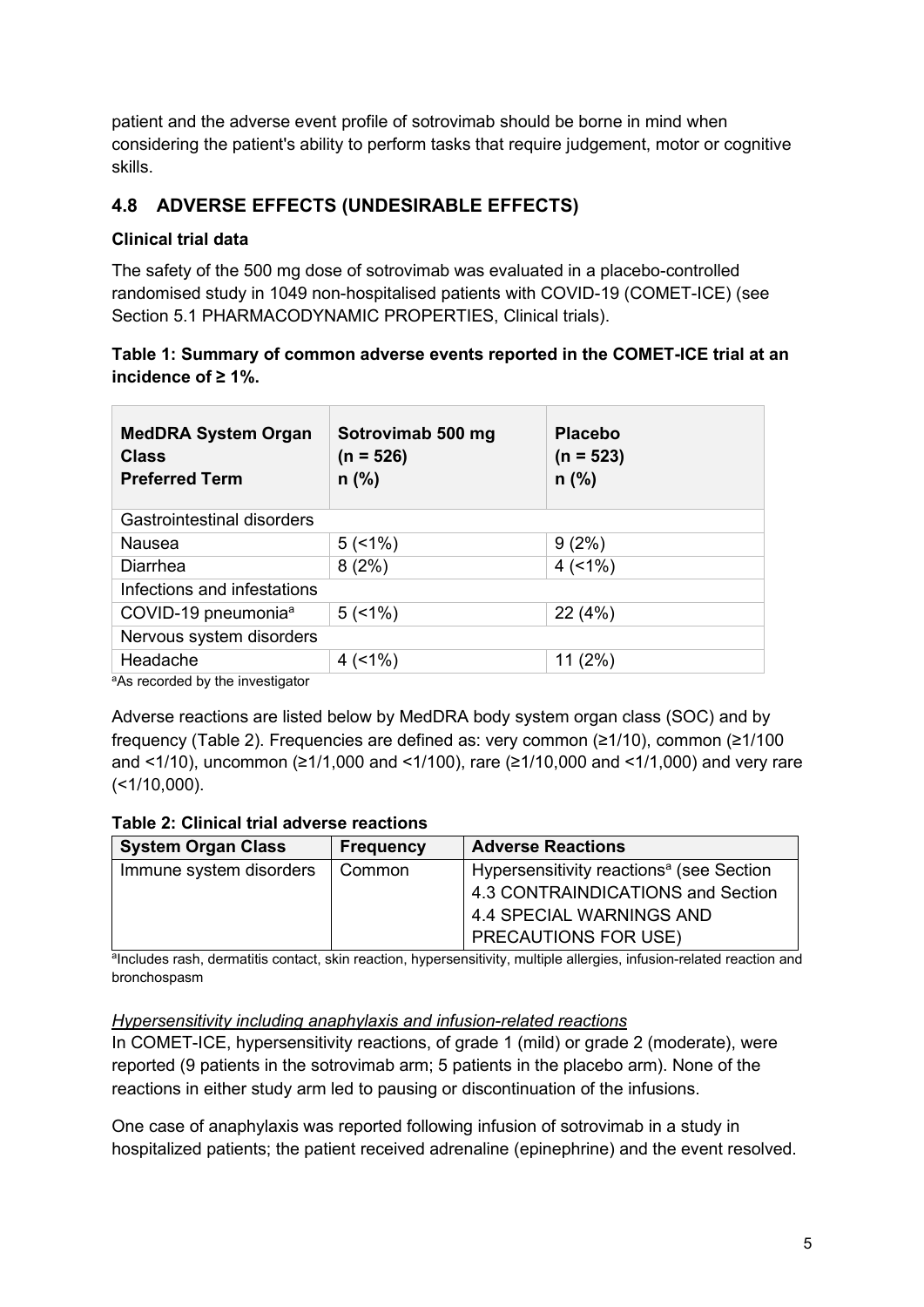#### **Post-marketing data**

#### **Table 3: Post-marketing adverse reactions**

| <b>System Organ Class</b> | <b>Frequency</b> | <b>Adverse Reactions</b>                 |
|---------------------------|------------------|------------------------------------------|
| Immune system disorders   | Rare             | Anaphylactic reaction (see Section 4.3)  |
|                           |                  | <b>CONTRAINDICATIONS and Section 4.4</b> |
|                           |                  | <b>SPECIAL WARNINGS AND</b>              |
|                           |                  | <b>PRECAUTIONS FOR USE)</b>              |

#### **Reporting suspected adverse effects**

Reporting suspected adverse reactions after registration of the medicinal product is important. It allows continued monitoring of the benefit-risk balance of the medicinal product. Healthcare professionals are asked to report any suspected adverse reactions at [www.tga.gov.au/reporting-problems.](http://www.tga.gov.au/reporting-problems)

## **4.9 OVERDOSE**

There is no clinical experience with overdose of sotrovimab.

There is no specific treatment for an overdose of sotrovimab. If overdose occurs, the patient should be treated supportively with appropriate monitoring as necessary.

For information on the management of overdose, contact the Poisons Information Centre on 13 11 26 (Australia).

# **5 PHARMACOLOGICAL PROPERTIES**

## **5.1 PHARMACODYNAMIC PROPERTIES**

Pharmacotherapeutic group: Antiviral monoclonal antibodies.

#### ATC code: J06BD05

Not yet assigned

#### **Mechanism of action**

Sotrovimab is an engineered human IgG1 mAb that binds to a highly conserved epitope on the spike protein receptor binding domain of SARS-CoV-2 with high affinity (dissociation constant Kd =31 ng/mL). The Fc domain of sotrovimab includes M428L and N434S amino acid substitutions (LS modification) that extends antibody elimination half-life, but does not impact wild-type Fc-mediated effector functions when compared with the original mAb with LS modification (S309+LS) in cell culture

#### **Pharmacodynamic effects**

#### Immunogenicity

Consistent with the potentially immunogenic properties of protein and peptide therapeutics, patients may develop antibodies to sotrovimab following treatment. The clinical relevance of such antibodies has not been fully established.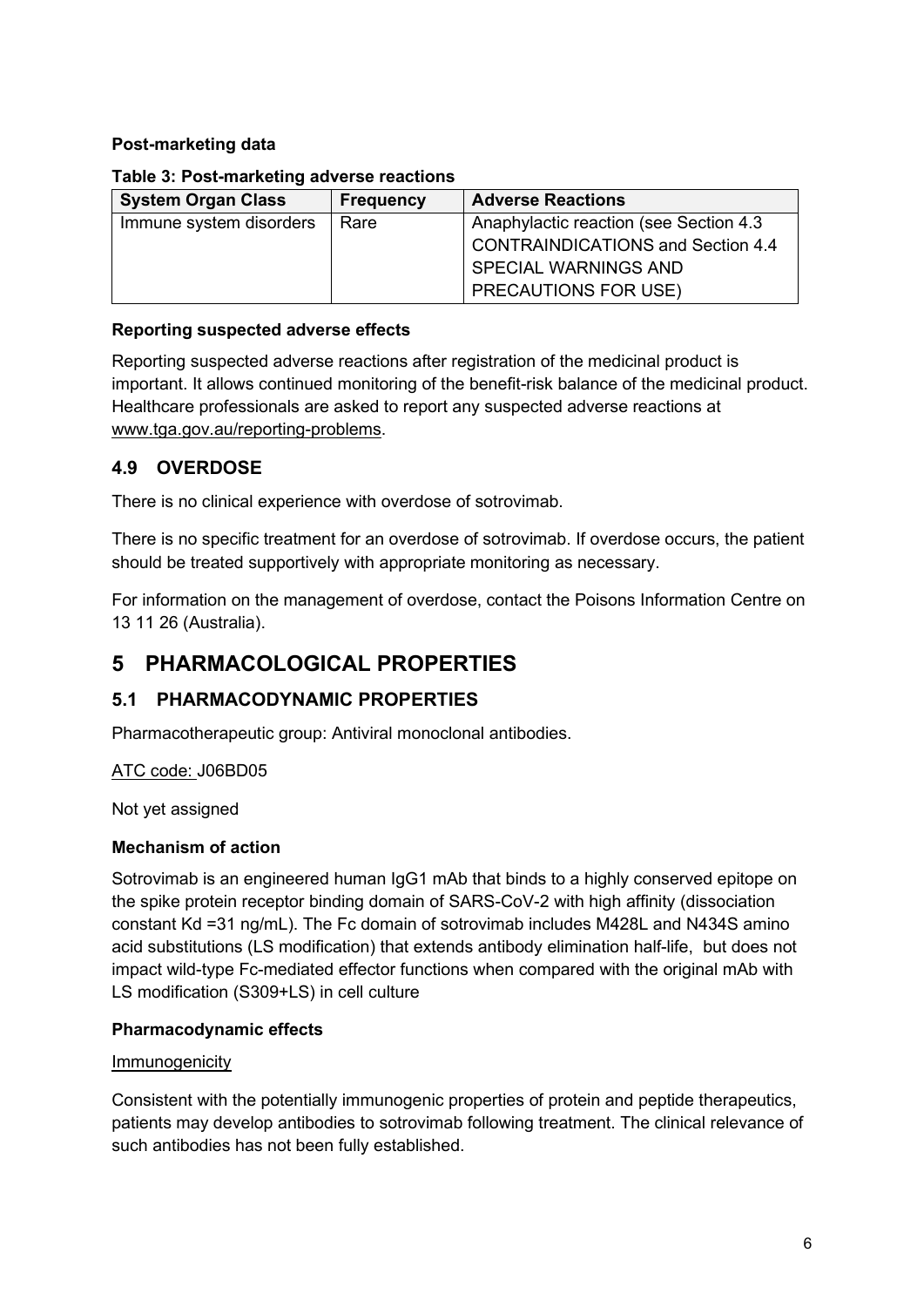#### Antiviral activity

Sotrovimab neutralized SARS-CoV-2 *in vitro* (76.6 – 132.5 ng/mL), and *in vivo* (≥5 mg/kg in SARS-CoV-2 infected hamsters dosed with sotrovimab prior to virus inoculation) and effectively neutralised pseudotyped virus containing the SARS-CoV-2 spike.

Sotrovimab exhibited antibody-dependent cell-mediated cytotoxicity (ADCC) and antibodydependent cellular phagocytosis (ADCP) in cell-based assays.

Sotrovimab demonstrated activity *in vivo* in a hamster model of SARS-CoV-2 infection using sotrovimab as well as VIR-7831-wild type (WT), a mAb that has identical variable regions as sotrovimab but is lacking the LS modification. Intraperitoneal administration of sotrovimab or VIR-7831-WT at ≥5 mg/kg prior to inoculation resulted in a significant improvement in body weight loss. Sotrovimab and VIR-7831-WT significantly decreased total viral RNA in the lungs at ≥0.5 and ≥5 mg/kg, respectively, and infectious virus levels based on TCID $_{50}$ measurements at ≥0.5 mg/kg. Protection was also observed in B.1.351-infected hamsters based on significant reductions in total and infectious virus on Day 4 post-infection in animals receiving a single intraperitoneal dose of 2, 5 or 15 mg/kg sotrovimab compared to isotype control antibody-treated animals.

#### Antibody Dependent Enhancement (ADE)

The risk that sotrovimab could mediate viral uptake and replication by immune cells was studied in U937 and primary human monocytic dendritic cells and peripheral blood mononuclear cells. This experiment did not demonstrate productive viral infection in immune cells exposed to SARS-CoV-2 at concentrations of sotrovimab from 1-fold down to 1000-fold the  $EC_{50}$  value.

The potential for ADE was also evaluated in a hamster model of SARS-CoV-2 using sotrovimab as well as VIR-7831-wild type (WT). No evidence of enhancement of disease was observed at any dose evaluated, including sub-neutralizing doses down to 0.05 mg/kg. Additionally, a separate hamster study using a modified version of the parental antibody S309 that interacts with hamster FcRs was conducted. There was no evidence of ADE using the modified antibody at neutralising or sub-neutralising doses.

#### Antiviral Resistance

There is a potential risk of treatment failure due to the development of viral variants that are resistant to sotrovimab.

A pseudotyped VLP assessment in cell culture and/or *in vitro* resistance selection with increasing concentrations of sotrovimab showed that the epitope sequence polymorphisms at K356T, P337 and E340 confer reduced susceptibility to sotrovimab.  $EC_{50}$  values against K356T, P337H/K/L/R/T and E340A/K/G/I/Q/V, T345P, and L441N, increased by 5.1->304 fold relative to the wild type. Pseudotyped VLP *in vitro* assessments indicate that sotrovimab retains activity against the Alpha (B.1.1.7; UK origin, 2.30-fold change in  $EC_{50}$  value); Beta  $(B.1.351;$  South Africa origin, 0.60-fold change in  $EC_{50}$  value); Gamma (P.1; Brazil origin, 0.35-fold change in EC<sub>50</sub> value); Epsilon, (B.1.427/B.1.429; California origin, 0.70-fold change in  $EC_{50}$  value); Iota (B.1.526; New York origin, 0.6-fold change in  $EC_{50}$  value), Kappa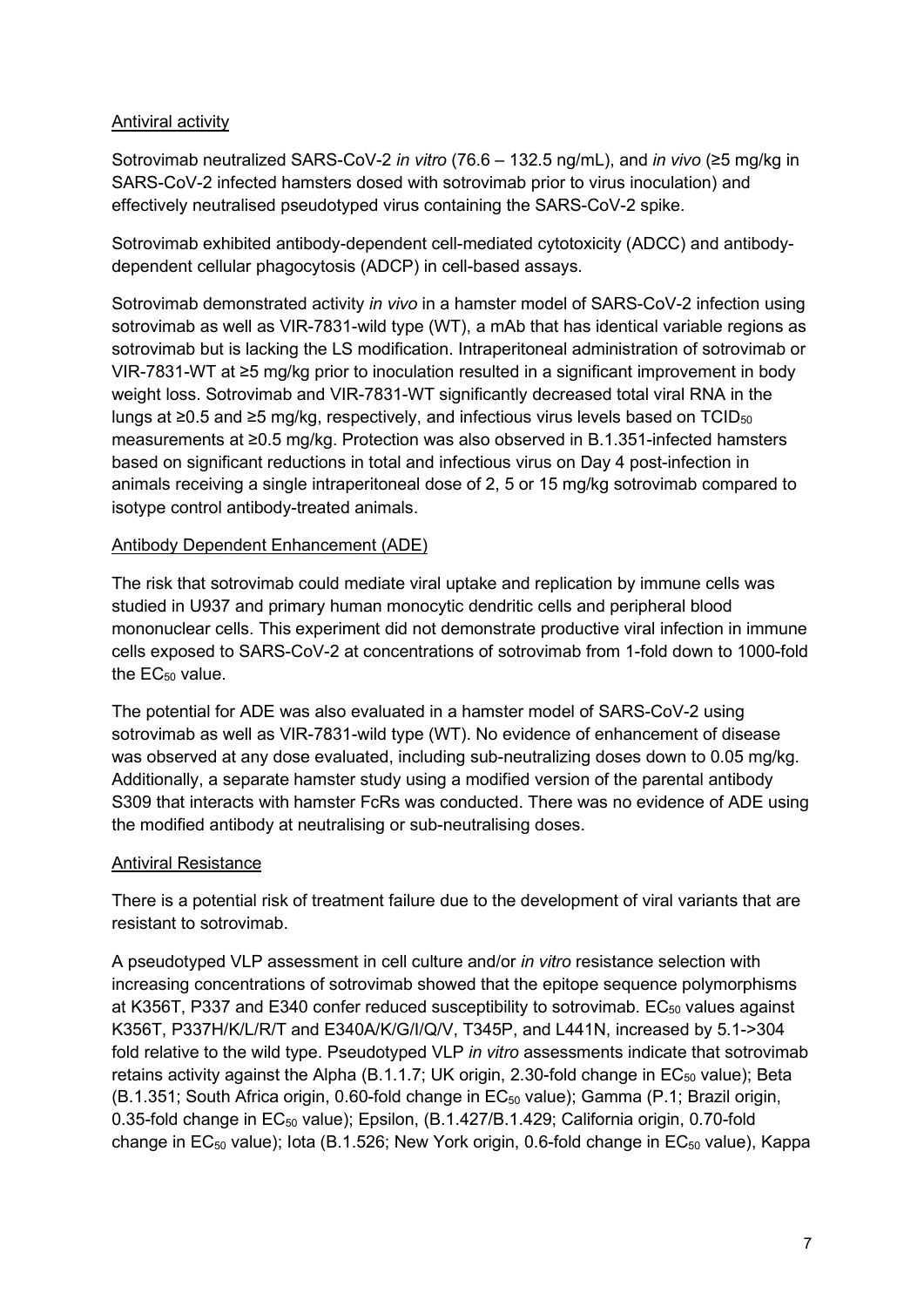(B.1.617; India origin, 0.7-fold change in EC50 value); Delta (B.1.617.2; India origin,1-fold change in  $EC_{50}$  value); Delta Plus (AY.1; India origin, 1.1-fold change in  $EC_{50}$  value and AY.2; India origin, 1.3-fold change in  $EC_{50}$  value and AY.4.2; India origin, 1.6-fold change in  $EC_{50}$  value), Lambda (C.37; Peru origin, 1.5-fold change in  $EC_{50}$  value), Mu (B.1.621; Colombia Origin; 1.3-fold change in EC<sub>50</sub> value) and Omicron (B.1.1.529/BA.1, South Africa origin, 2.7-fold change in  $EC_{50}$  value; BA.1.1, South Africa origin, 3.3-fold change in  $EC_{50}$ value) variant spike proteins. Pseudotyped VLP *in vitro* assessments indicate that sotrovimab neutralizes the Omicron BA.2 spike variant with a 16-fold reduction in activity (BA.2, South Africa origin, 16-fold change in  $EC_{50}$  value), and Omicron BA.3 spike variant with a 7.3-fold reduction in activity (BA.3, South Africa origin, 7.3-fold change in  $EC_{50}$  value), relative to wild-type.

Microneutralisation data from authentic SARS-CoV-2 variant virus also indicate that sotrovimab retains activity against the Alpha (3-fold change in  $EC_{50}$  value), Beta (1.2-fold change in  $EC_{50}$  value), Gamma (1.6-fold change in  $EC_{50}$  value), Kappa (0.9-fold change in  $EC_{50}$  value), Delta (0.4-fold change in  $EC_{50}$  value), and Omicron (BA.1, 3.8-fold change in  $EC_{50}$  value; BA.1.1, 4.3-fold change in  $EC_{50}$  value) variants. Microneutralisation data from authentic SARS-CoV-2 variant virus indicate that sotrovimab neutralises the Omicron BA.2 variant with a reduction in activity relative to wild-type (15.7-fold change in  $EC_{50}$  value, 35.1fold change in EC<sub>90</sub> value) (see Section 4.4 SPECIAL WARNINGS AND PRECAUTIONS FOR USE).

In the COMET-ICE clinical trial, based on sequences of 76 patients in the sotrovimab arm with available post-baseline data, post-baseline epitope variants were detected in 20 patients in the sotrovimab arm (A344V [6.2%]; R346G [5.2%]; K356R [7.5%]; E340A [99.0%]; E340V [73.1%]; P337L/E340K [49.4%/54.8%]; 2 patients with S359G [12.2% and 8.3%]; 6 patients with E340K [8.0%-99.9%]; 7 patients with C361T [5.0%-15.7%]. Of the variants detected at baseline and post-baseline in either treatment arm, L335F, L335S, P337L, G339C, E340A, E340K, A344V, R346I, R346G, K356N, K356R, R357I, I358V and S359G have been assessed phenotypically using a pseudotyped VLP system. Sotrovimab retains activity against L335F (0.8-fold change in EC<sub>50</sub> value), L335S (0.9-fold change in  $EC_{50}$  value), G339C (1.2-fold change in  $EC_{50}$  value), A344V (1.1-fold change in  $EC_{50}$  value), R346I (1.7-fold change in  $EC_{50}$  value), R346G (0.9-fold change in  $EC_{50}$  value), K356N (1.1fold change in  $EC_{50}$  value), K356R (0.8-fold change in  $EC_{50}$  value), R357I (1-fold change in  $EC_{50}$  value), I358V (0.7-fold change in  $EC_{50}$  value), and S359G (0.8-fold change in  $EC_{50}$ value). P337L, E340A, E340V and E340K confer reduced susceptibility to sotrovimab (>100 fold change in  $EC_{50}$  value, respectively). The clinical impact of these variants is not yet known.

#### **Clinical trials**

Study 214367 (COMET-ICE) was a Phase II/III randomised, double-blind, placebo-controlled study which evaluated sotrovimab as treatment for COVID-19 in non-hospitalised patients at high risk of medical complications of the disease. Patients included were aged 18 years and older with at least 1 of the following comorbidities: diabetes requiring medication, obesity (BMI>30), chronic kidney disease (eGFR< 60 mL/min), congestive heart failure (NYHA *≥*  class 2), chronic obstructive pulmonary disease, or moderate to severe asthma (requiring inhaled steroids to control the symptoms or has been prescribed a course of oral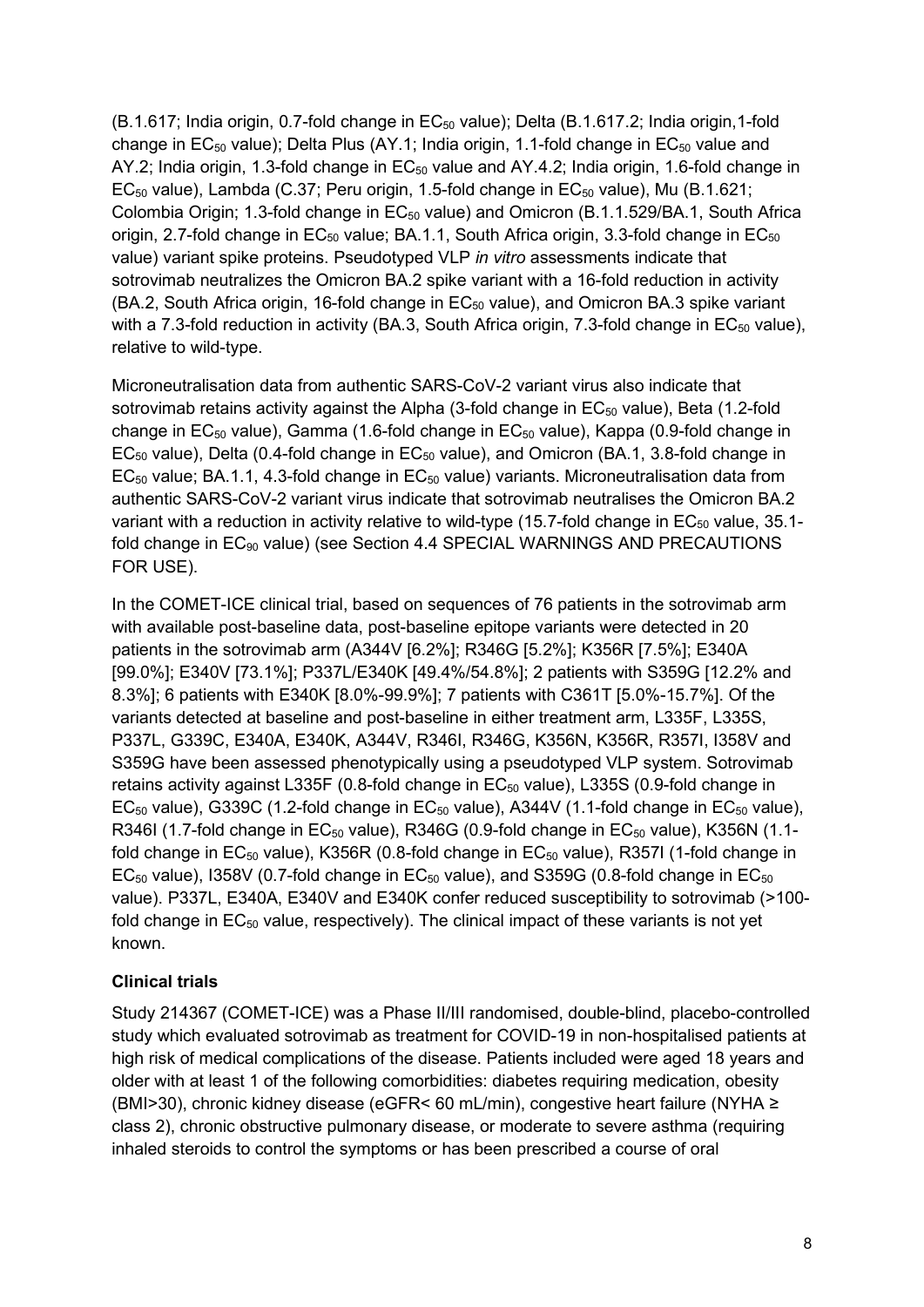corticosteroids in the past year)*,* or were aged 55 years and older. The study included symptomatic patients with SARS-CoV-2 infection, as confirmed by local laboratory tests and/or point of care tests. Patients with severe COVID-19 requiring supplemental oxygen or hospitalization and patients who have received a COVID-19 vaccine were excluded from the trial. Patients were randomised to receive a single 500 mg infusion of sotrovimab (N = 528) or placebo (N = 529) over 1 hour (Intent to Treat [ITT] population at Day 29).

A total of 46% of randomised participants were male. The median age of the overall randomised population was 53 years (range: 17 to 96). A total of 20% of participants were aged 65 years or older and 11% were over 70 years of age. The majority of participants were of White race (87%); 8% were Black or African American and 4% were Asian. The ethnicity of the majority of participants was Hispanic or Latino (65%). Fifty-nine percent of participants received sotrovimab or placebo within 3 days of COVID-19 symptom onset and 41% within 4-5 days. The four most common pre-defined risk factors or comorbidities were obesity (63%), 55 years of age or older (47%), diabetes requiring medication (22%) and moderate to severe asthma (17%). Overall, baseline demographic and disease characteristics were well balanced between the treatment arms.

Enrollment to COMET-ICE was halted for overwhelming efficacy following a pre-specified interim analysis (IA) of the primary endpoint. The primary endpoint, progression of COVID-19 at Day 29, was reduced by 79% compared with placebo (adjusted relative risk reduction) in recipients of sotrovimab (p<0.001) in the final intention to treat (ITT) population. This reduction is consistent in magnitude to that previously reported for ITT (IA) population. Tables 4 and 5 below, provides the results of the primary endpoint and key secondary endpoints of COMET-ICE.

|                                                                                             | Sotrovimab (500 mg IV | <b>Placebo</b> |
|---------------------------------------------------------------------------------------------|-----------------------|----------------|
|                                                                                             | infusion)             |                |
|                                                                                             | $N = 528$             | $N = 529$      |
| <b>Primary endpoint</b>                                                                     |                       |                |
| Progression of COVID-19 as defined by hospitalisation for >24 hours for acute management of |                       |                |
| any illness or death from any cause (Day 29)                                                |                       |                |
| Proportion $(n, %)$ <sup>a</sup>                                                            | 6(1%)                 | 30(6%)         |
| Adjusted relative risk reduction                                                            | 79%                   |                |
| (95% CI)                                                                                    | $(50\%, 91\%)$        |                |
| p-value                                                                                     | < 0.001               |                |
| <b>Secondary endpoints</b>                                                                  |                       |                |
| Progression of COVID-19 as defined by visit to a hospital emergency room for management of  |                       |                |
| illness or hospitalisation for acute management of illness or death from any cause (Day 29) |                       |                |
| Proportion (n, %)                                                                           | 13 (2%)               | 39 (7%)        |
| Adjusted relative risk reduction                                                            | 66%                   |                |
| (95% CI)                                                                                    | (37%, 81%)            |                |
| p-value                                                                                     | < 0.001               |                |
| Progression to develop Severe and/or Critical Respiratory COVID-19 (Day 29) b               |                       |                |

### **Table 4: Results of primary and secondary endpoints in the ITT population at Day 29 (COMET-ICE)**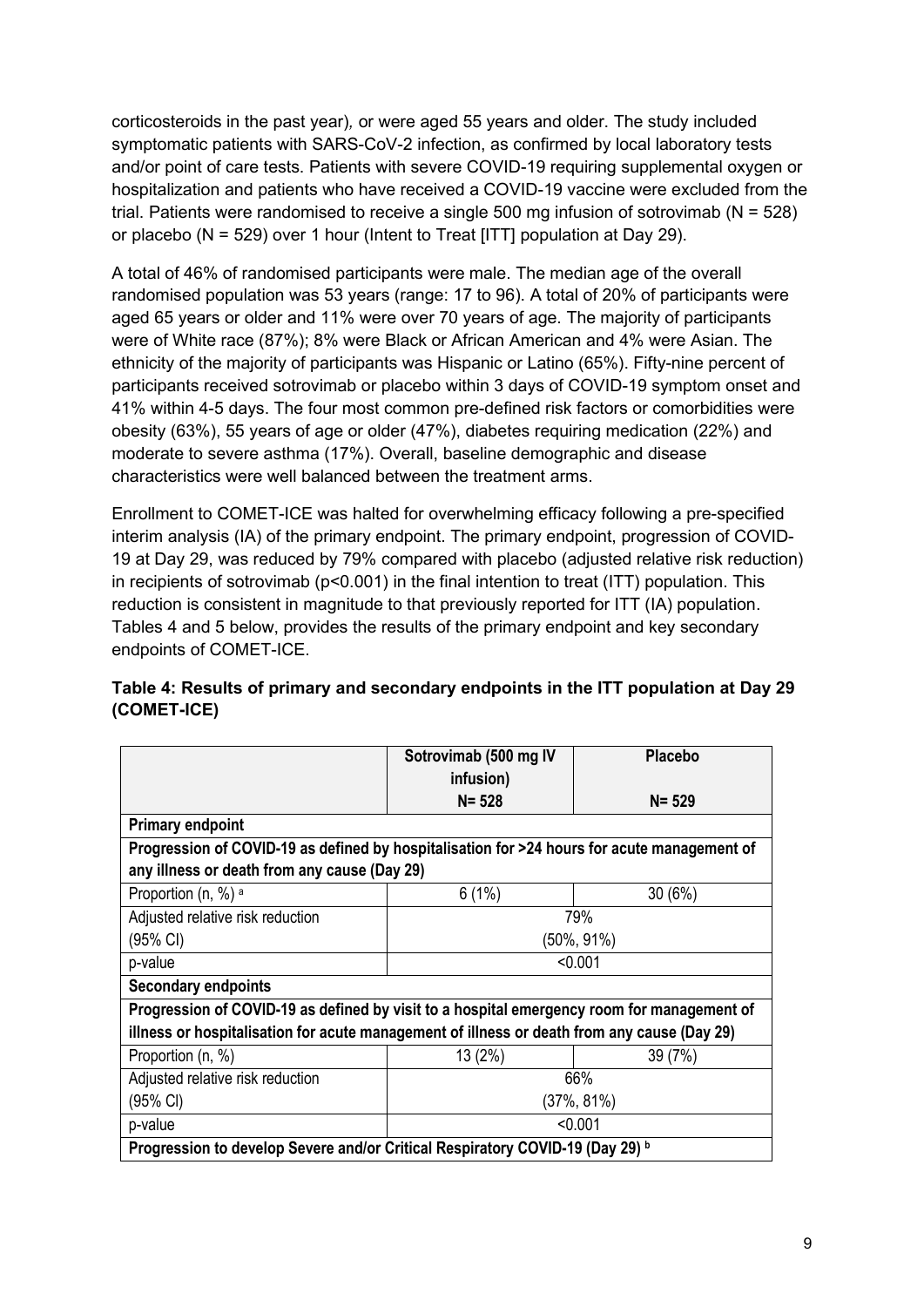|                                                                                                            | Sotrovimab (500 mg IV<br>infusion) | <b>Placebo</b> |
|------------------------------------------------------------------------------------------------------------|------------------------------------|----------------|
|                                                                                                            | $N = 528$                          | $N = 529$      |
| Proportion $(n, %)$ $\circ$                                                                                | 7(1%)                              | 28 (5%)        |
| Adjusted relative risk reduction                                                                           | 74%                                |                |
| $(95% \text{ Cl})$                                                                                         | (41%, 88%)                         |                |
| p-value                                                                                                    | 0.002                              |                |
| All-cause mortality (up to Day 29)                                                                         |                                    |                |
| Proportion (n, %)                                                                                          | 0                                  | 2(1%)          |
| a No participants required intensive care unit (ICU) stay in the sotrovimab arm versus 9 participants in   |                                    |                |
| the placebo arm.                                                                                           |                                    |                |
| <b>D</b> Progression to develop severe and/or critical respiratory COVID-19 defined as the requirement for |                                    |                |

evere and/or critical respiratory COVID-19 defined as the re supplemental oxygen (low flow nasal cannulae/face mask, high flow oxygen, non-invasive ventilation, mechanical ventilation or extracorporeal membrane oxygenation [ECMO]).

<sup>c</sup> No participants required use of high flow oxygen, non-rebreather mask or mechanical ventilation in the sotrovimab arm versus 14 participants in the placebo arm.

## **Table 5: Summary of Nasal SARS-CoV-2 Viral Load in log 10 copies/mL on Day 8 in the Virology Population (secondary endpoint)**

|                                               | <b>Sotrovimab</b><br>(500 mg IV infusion) | <b>Placebo</b>   |
|-----------------------------------------------|-------------------------------------------|------------------|
|                                               |                                           |                  |
| Baseline (log 10 copies/mL)                   |                                           |                  |
| n                                             | 369                                       | 385              |
| Mean (standard deviation)                     | 6.535 (1.6331)                            | 6.645 (1.6632)   |
| Day 8 (log 10 copies/mL)                      |                                           |                  |
| n <sup>a</sup>                                | 316                                       | 323              |
| Mean (standard error)                         | 3.968 (0.0593)                            | 4.219 (0.0589)   |
| Day 8 change from baseline (log 10 copies/mL) |                                           |                  |
| Mean (standard error)                         | $-2.610(0.0593)$                          | $-2.358(0.0589)$ |
| 95% CI                                        | $-2.726, -2.493$                          | $-2.474, -2.243$ |
| Least Squares Mean Difference                 | $-0.251(0.0835)$                          |                  |
| (standard error)                              |                                           |                  |
| 95% CI                                        | $-0.415, -0.087$                          |                  |
| p-value                                       | 0.003                                     |                  |

a Number of participants with available data at Day 8.

## **5.2 PHARMACOKINETIC PROPERTIES**

The pharmacokinetic profile of sotrovimab is consistent with a half-life extended IgG. The geometric mean  $C_{\text{max}}$  following a 1 hour IV infusion was 117.6  $\mu$ g/mL (N = 290, CV% 46.5), and the geometric mean day 29 concentration was  $24.5 \mu g/mL$  (N = 372, CV% 42.4) from all subjects with an available day 29 sample.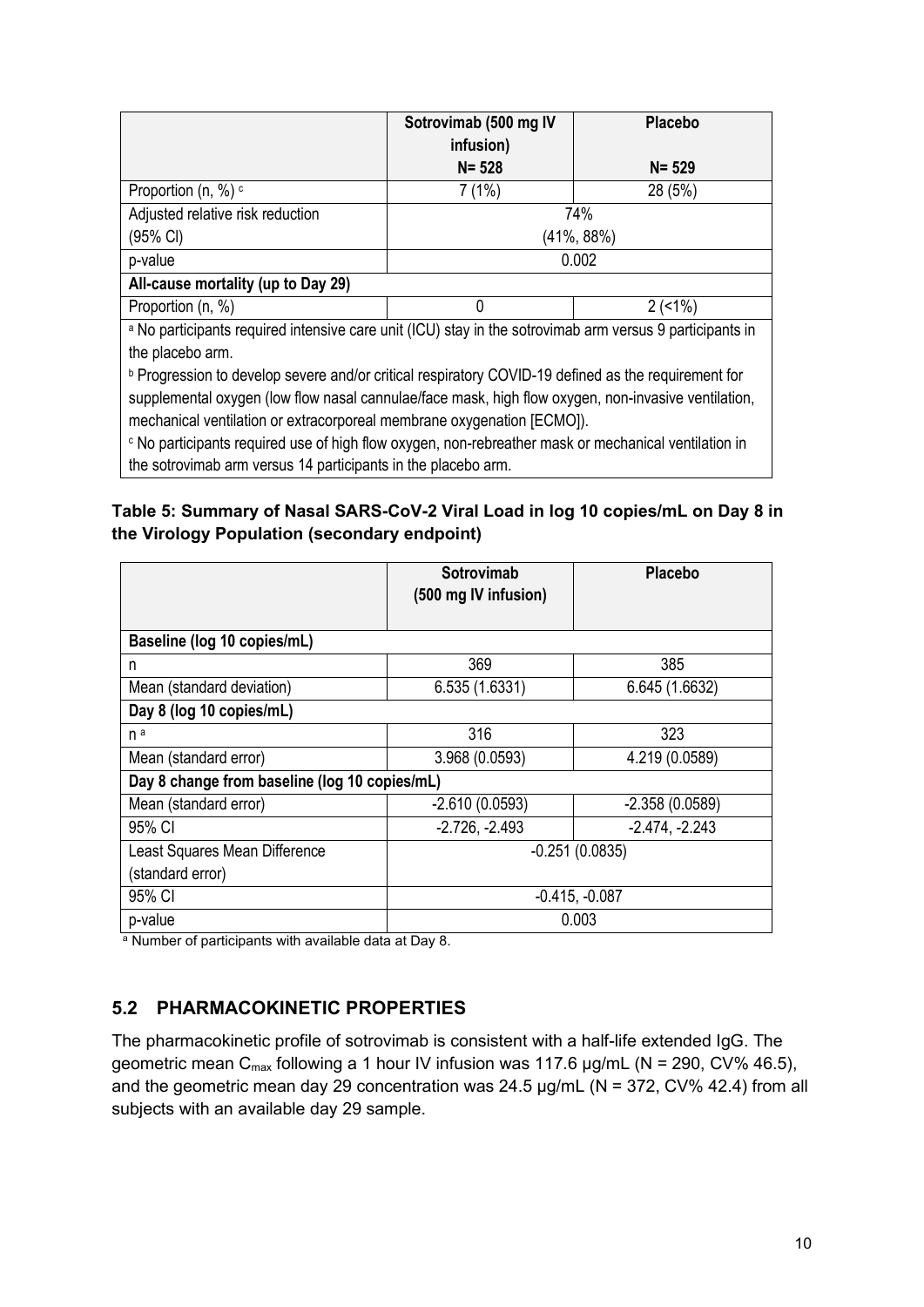Based on population PK analyses, the PK of sotrovimab were not affected by age, sex, renal impairment, or mild or moderate hepatic impairment; body weight and BMI were significant covariates. Over the range from 40 to 160 kg, the effect of body weight on exposure was not considered clinically relevant and dose adjustment is not recommended.

#### **Absorption**

No absorption studies have been conducted.

#### **Distribution**

Based on noncompartmental analysis, the mean steady-state volume of distribution of sotrovimab was 8.1 L.

#### **Metabolism**

Sotrovimab is an engineered human IgG1 monoclonal antibody degraded by proteolytic enzymes which are widely distributed in the body and not restricted to hepatic tissue.

#### **Excretion**

Based on noncompartmental analysis, the mean systemic clearance (CL) was 125 mL/day, with a median terminal half-life of approximately 49 days.

#### **Special patient populations**

#### Children

The pharmacokinetics of sotrovimab in children under the age of 18 years have not been evaluated. However, the recommended dosing regimen in patients aged 12 years and older weighing at least 40 kg is expected to result in comparable serum exposures of sotrovimab as those observed in adults, based on an allometric scaling approach which accounted for effect of body weight changes associated with age on clearance and volume of distribution.

#### Elderly

Based on population pharmacokinetic analysis, there was no difference in sotrovimab pharmacokinetics in elderly patients when compared with younger patients.

#### Renal impairment

Sotrovimab, like other immunoglobulins, is too large to be excreted renally, thus renal impairment is not expected to have any effect on the elimination of sotrovimab. Furthermore, based on population pharmacokinetic analyses there was no difference in sotrovimab pharmacokinetics in patients with mild, moderate or severe renal impairment (eGFR <30 mL/min/1.73m<sup>2</sup>). There are limited data available in subjects with severe renal impairment.

#### Hepatic impairment

Sotrovimab is degraded by widely distributed proteolytic enzymes, not restricted to hepatic tissue; therefore, changes in hepatic function are unlikely to have any effect on the elimination of sotrovimab. Furthermore, based on population pharmacokinetic analyses there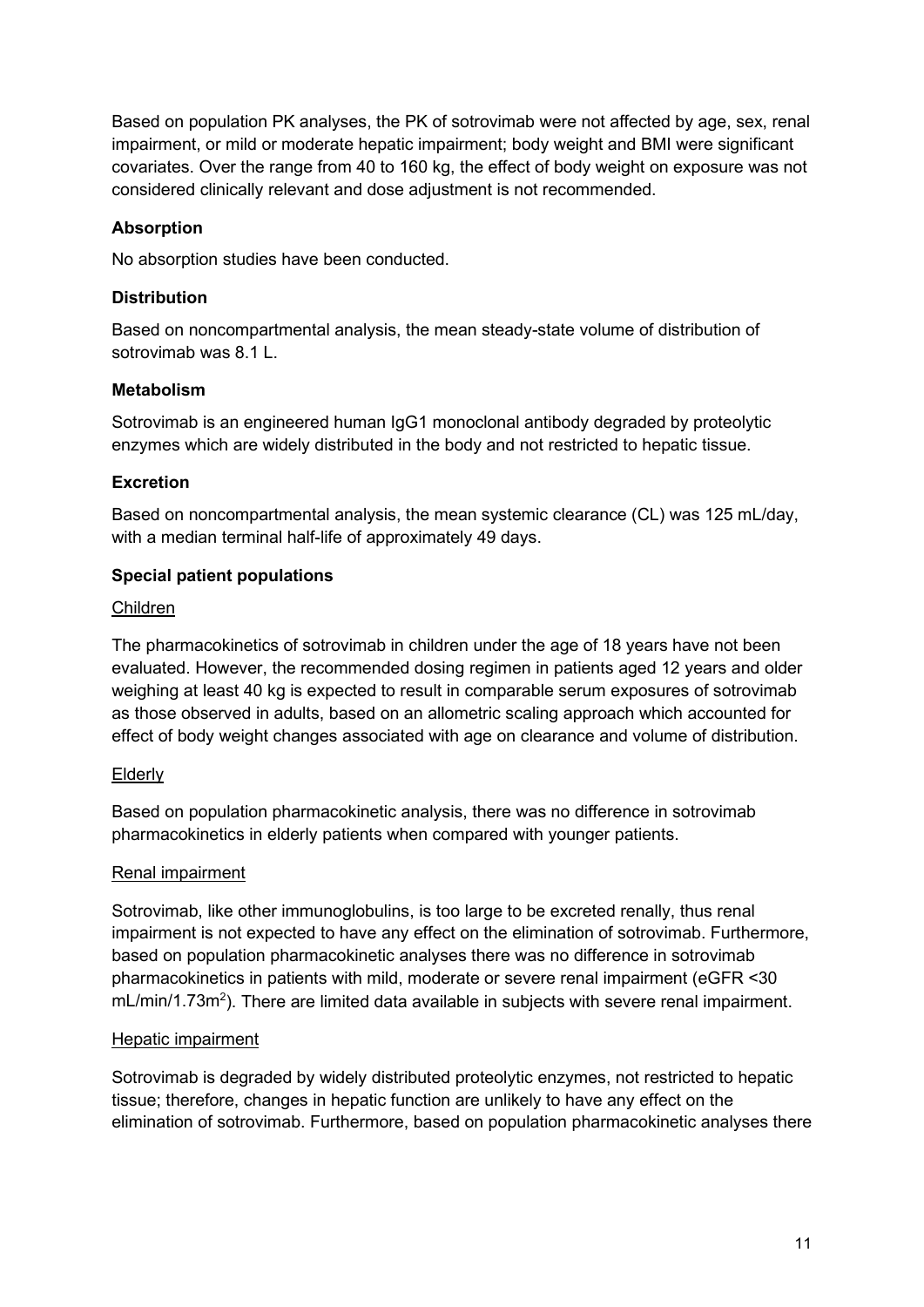is no difference in sotrovimab pharmacokinetics in patients with mild and moderate hepatic impairment. There are limited data available in patients with severe hepatic impairment.

## **5.3 PRECLINICAL SAFETY DATA**

### **Genotoxicity**

Genotoxicity studies have not been conducted with sotrovimab.

### **Carcinogenicity**

Carcinogenicity studies have not been conducted with sotrovimab.

# **6 PHARMACEUTICAL PARTICULARS**

## **6.1 LIST OF EXCIPIENTS**

Histidine Histidine hydrochloride monohydrate Sucrose Methionine Polysorbate 80 Water for injections

## **6.2 INCOMPATIBILITIES**

XEVUDY concentrated injection solution for infusion must not be mixed with other medicinal products except those mentioned in section 4.2 DOSAGE AND METHOD OF ADMINISTRATION, Method of administration.

## **6.3 SHELF LIFE**

In Australia, information on the shelf life can be found on the public summary of the Australian Register of Therapeutic Goods (ARTG).

The expiry date can be found on the vial and packaging.

## **6.4 SPECIAL PRECAUTIONS FOR STORAGE**

#### Unopened packs

Store refrigerated at 2°C to 8°C in the original carton. Do not freeze. Protect from light.

#### Opened packs (in-use storage conditions)

The diluted solution of XEVUDY is intended to be used immediately. If immediate administration is not possible, the diluted solution may be stored at room temperature (up to 25°C) for up to 6 hours or refrigerated (2°C to 8°C) for up to 24 hours from the time of dilution until the end of administration (see Section 4.2 DOSAGE AND METHOD OF ADMINISTRATION, Method of Administration).

## **6.5 NATURE AND CONTENTS OF CONTAINER**

10 mL Type I clear glass vial, with a rubber stopper and flip-off aluminium over-seal.